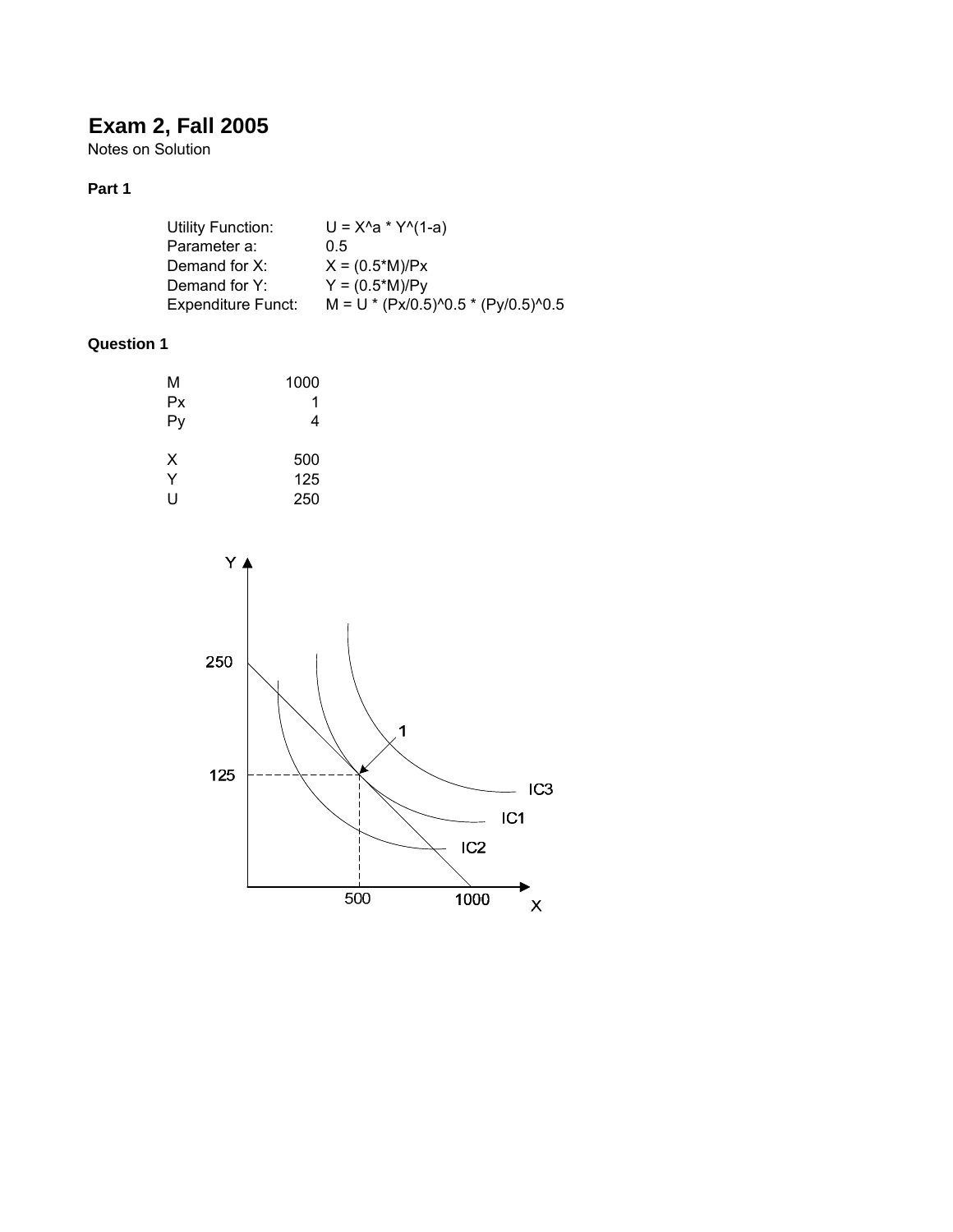## **Question 1b**

| Рx             |                                           |
|----------------|-------------------------------------------|
|                | 4                                         |
|                |                                           |
| X              | 125                                       |
| Y              | 125                                       |
|                |                                           |
| M3             | $M = 250.000 * (4/0.5)^0.5 * (4/0.5)^0.5$ |
| M <sub>3</sub> | 2000                                      |
| CV             | $1000 \leftarrow 2000 - 1000$             |
| Revenue:       | $375 \leftarrow 125$                      |



The difference between the CV and the tax revenue arises because of the deadweight loss associated with the tax. That is, the tax costs households more in lost surplus than the revenue it raises. The DWL per unit of revenue is very high for this particular tax:

| DWL:                   | 625 |
|------------------------|-----|
| Revenue:               | 375 |
| DWL/Dollar of Revenue: | 1.7 |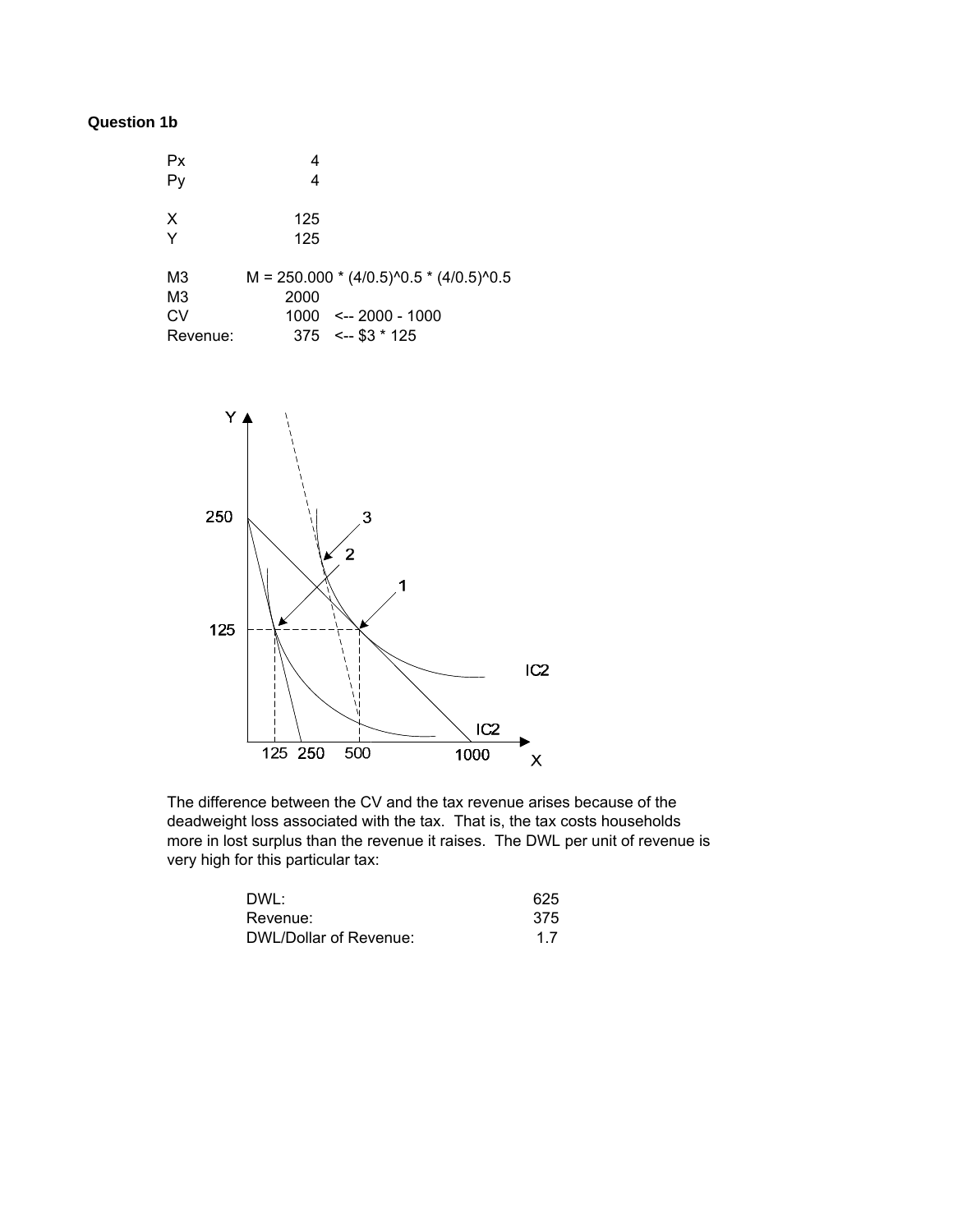# **Question 1c**

| Px                               | 1.6  | 60% increase                                                                   |
|----------------------------------|------|--------------------------------------------------------------------------------|
| Py                               | 6.4  | 60% increase                                                                   |
| $\times$<br>Y                    |      | $312.5$ <-- greater X than part B<br>78.125 $\leq$ --lower Y than parts A or B |
| M <sub>3</sub><br>M <sub>3</sub> | 1600 | $M = 250.000 * (1.6/0.5)^0.5 * (6.4/0.5)^0.5$                                  |
| CV                               | 600  |                                                                                |
| Revenue:                         | 375  |                                                                                |

The alternative policy raises the same amount of revenue with much less DWL. As a result, it would be superior to the tax from part B unless there were some additional reason that it was important to reduce consumption of good X.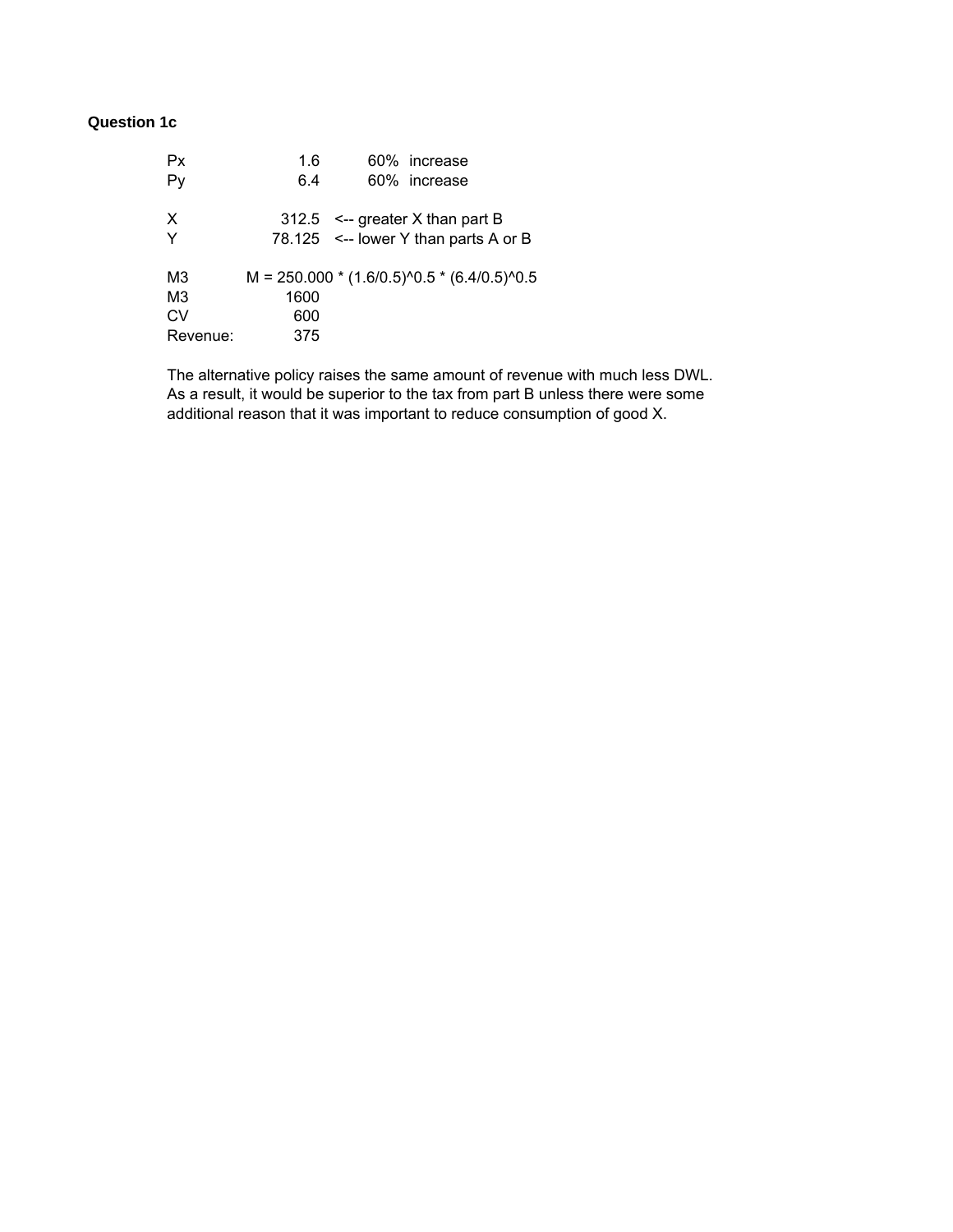### **Question 2a**

| Tax revenue without Destiny |    | 10 million  |
|-----------------------------|----|-------------|
| Tax revenue with Destiny    |    | 100 million |
| Interest rate               | 5% |             |
| Length of tax abatement     |    | 30 years    |

Property taxes without Destiny:

| $10 - 10$ | 10 10 10 |  |
|-----------|----------|--|
|           |          |  |
|           | 30 31 32 |  |

 $PV = 10/0.05 = 200$ 

Property taxes with Destiny:



| PV in year $30 = 100/0.05 =$          | 2000 |
|---------------------------------------|------|
| PV in year $0 = 2000/(1.05^{0.00}) =$ | 463  |

Net present value of proceeding with Destiny is \$263 million (\$463 million less \$200 million). Considering the tax revenue alone, it would be a good idea to proceed with the project (it has a positive NPV).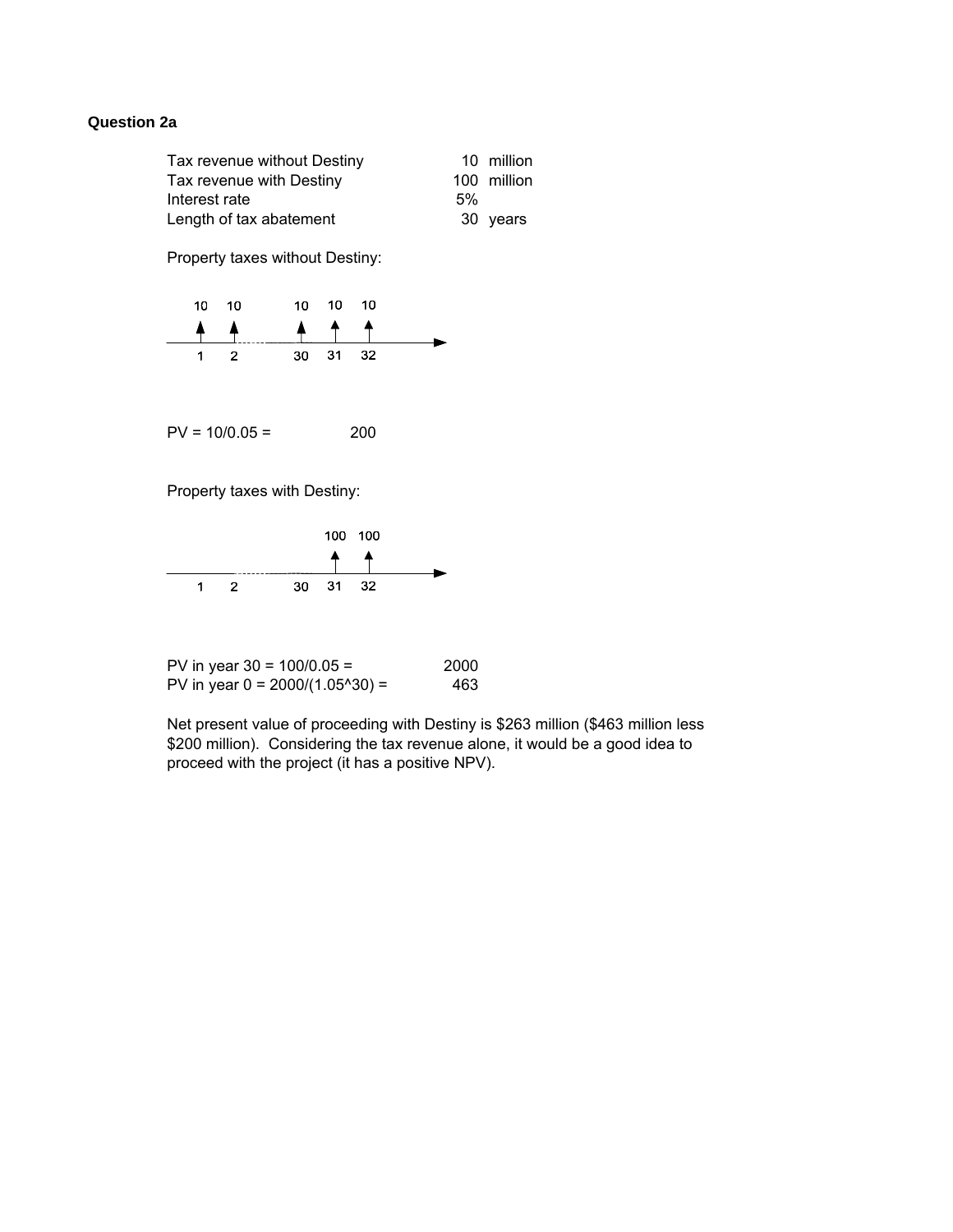### **Question 2b**

Tax revenue with Destiny **50** million

Present value of property taxes with Destiny:

PV in year  $30 = 50/0.05 =$  1000 PV in year  $0 = 1000/(1.05^{\circ}30) =$  231

Proceeding with Destiny would still be worthwhile, but the gain is now a lot smaller: \$31 million in net present value.

The minimum annual tax revenue at which the development makes sense is the value of B at which the PV of revenue from Destiny is just equal to the PV of revenue without it:

(B/r)/(1+r)^30 ≥ 200

Solving for B:

|  |  | B ≥ 0.05 *((1.05)^30)*200 |
|--|--|---------------------------|
|--|--|---------------------------|

 $B \geq 43.2$  million

Check:

| $PV$ at 30 | 864 |
|------------|-----|
| PV at 0    | 200 |